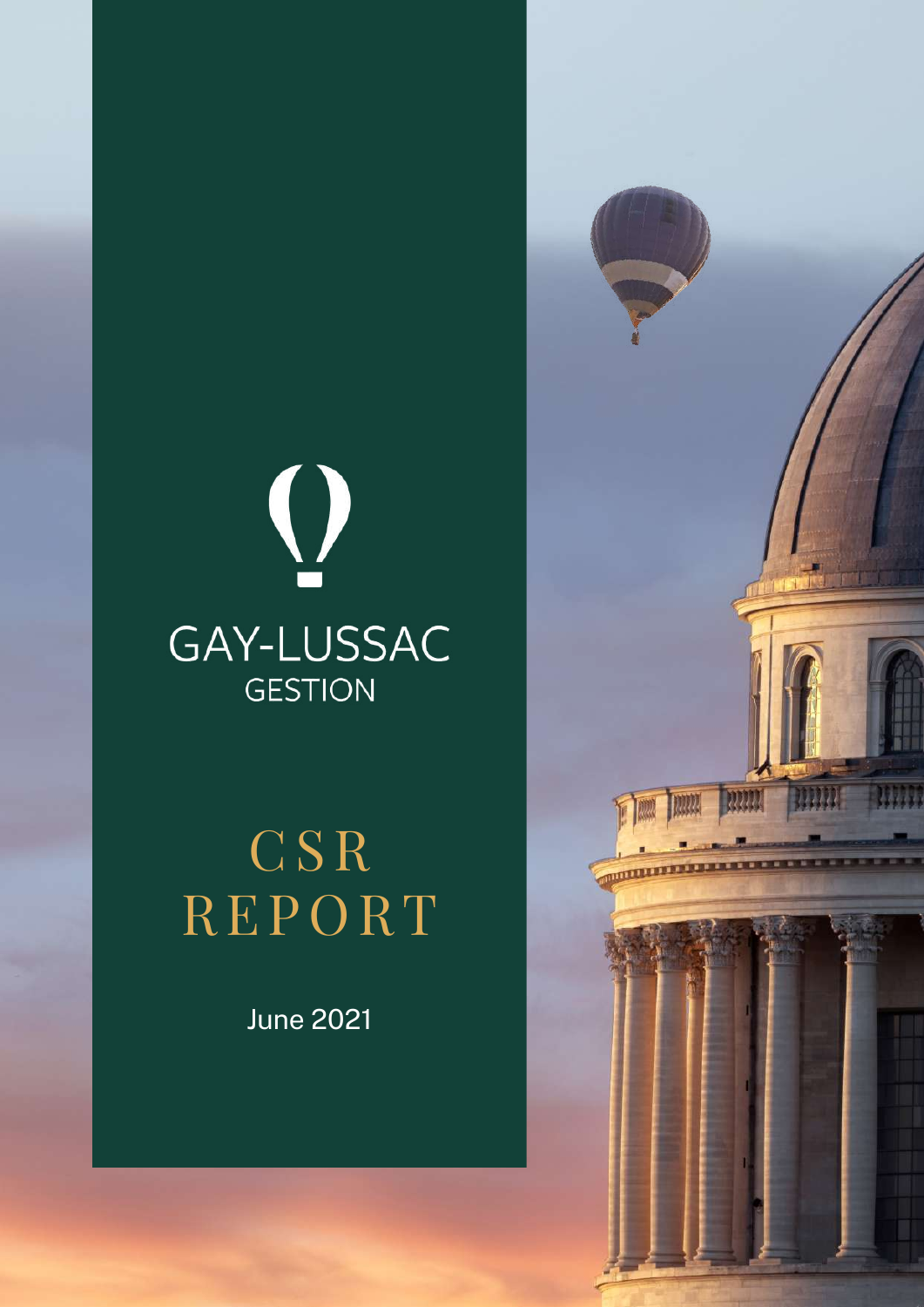# Table of content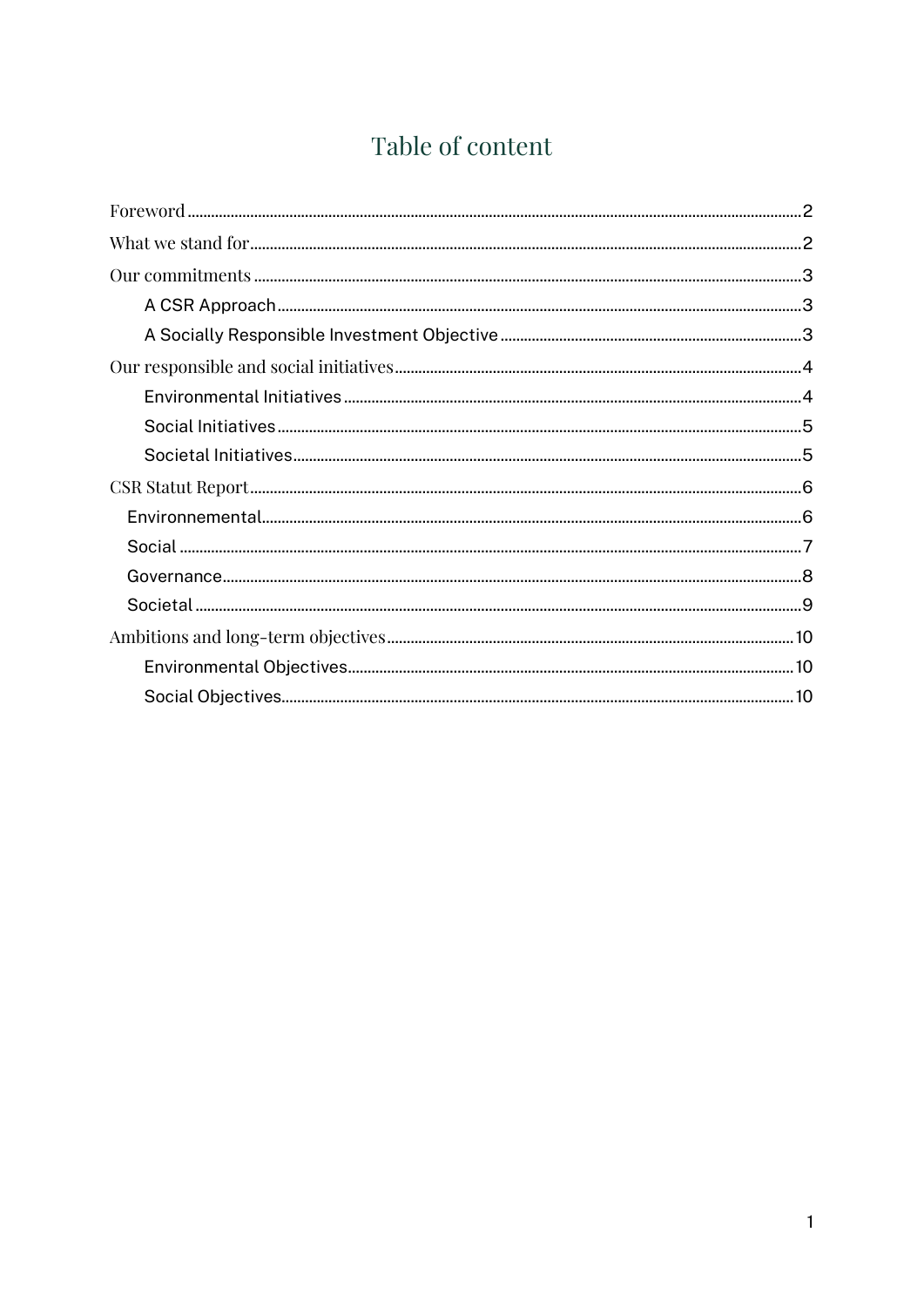## <span id="page-2-0"></span>Foreword

"The strength of independence nourishes our collective and responsible commitment. It encourages our agility in the service of an ever more personalized support. It facilitates the application of a demanding and secured code of conduct. More than ever, we are committed to a long-term commitment. Because you and we, in the close relationship of trust that unites us, know that the only value that truly counts is the value of time. »

> **Emmanuel LAUSSINOTTE** Chairman of Gay-Lussac Gestion

## <span id="page-2-1"></span>What we stand for



A recognized expertise that ensures a solid balance between management quality and risk control. A team based on trust and a management that listens to its members allow us to work in the same direction and evolve together.

An essential value for our company, we regularly inform our clients of the decisions taken by our various committees. We send our monthly management reports and personalized reports on request as soon as possible.

Our 4 steps strict and standardized management process allows us to adapt to new market requirements and ensure long-term value to our clients.

We manage the savings and financial investments of private clients, family offices, independent managers and institutional investors. A wide range of clients that we approach with the same philosophy. Our teams place a premium on dialogue, listening and finding dedicated solutions.

We implement an asset allocation focused on risk management, in order to provide our clients with recurring returns, regardless of the market environment. Our openarchitecture active management is the result of a rigorous methodology and allows us to obtain solid risk/return ratios.

Our macroeconomic scenarios, developed under the guidance of a committee chaired by economist Jean-Pierre Petit, are combined with quantitative analysis and qualitative filters.

By the end of June 2020, we are managing more than 1.5 billion euros of assets and can count on the loyalty of our investors, whom we accompany as closely as possible to their needs.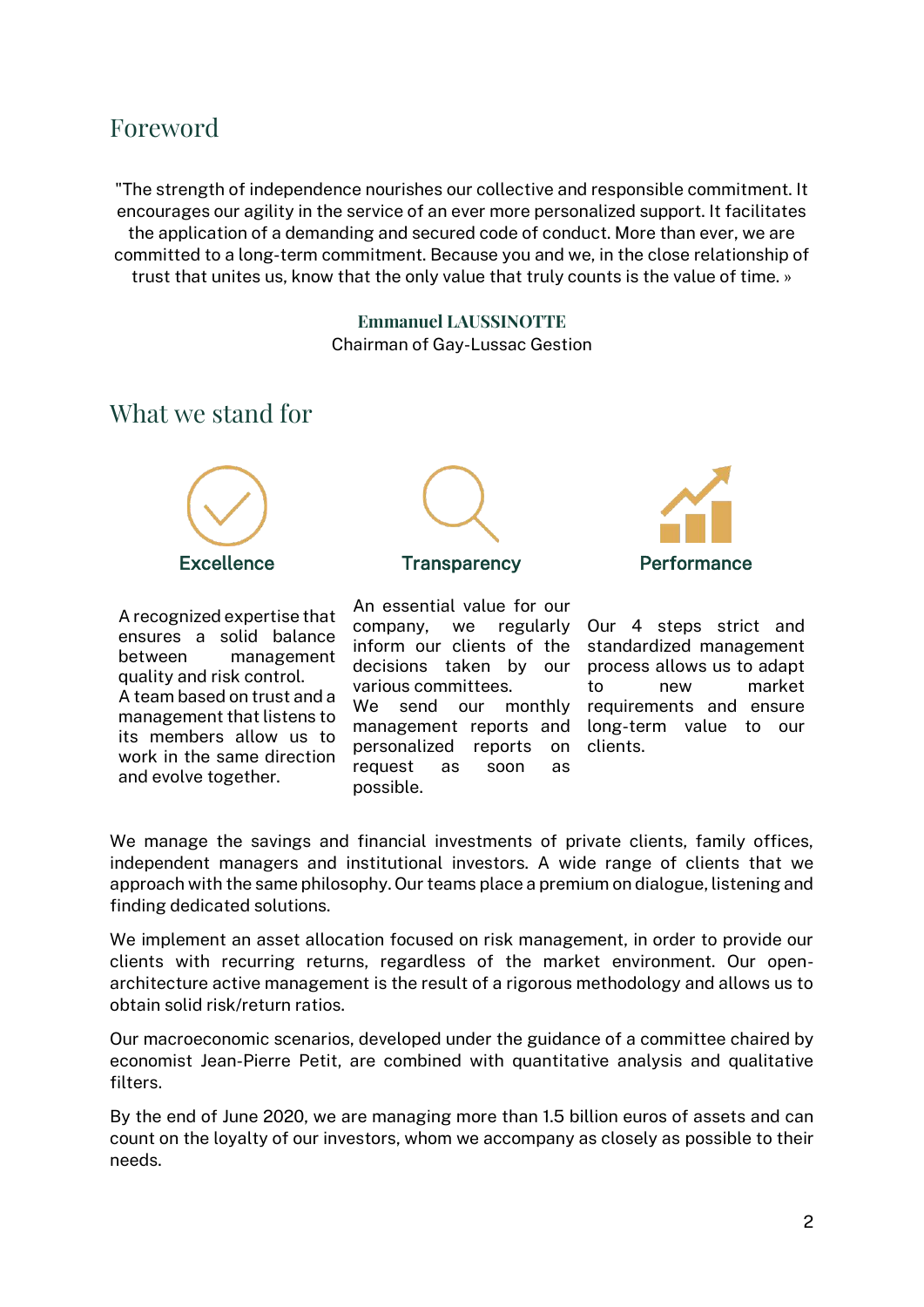# <span id="page-3-0"></span>Our commitments

#### A CSR APPROACH

<span id="page-3-1"></span>As an asset management company, we are committed to providing our clients with expertise and performance, values that are at the heart of our investment philosophy. We are convinced that our responsibility in terms of management can be combined with the values and convictions of our clients as well as our own.

We are committed to refocusing our activity on human and social issues. Promoting values of equality, inclusion and diversity within our company is essential to us.

We offer our employees (whose personal organization requires it) flexibility in the organization of their work through various means: telecommuting, schedule adjustments or part-time work, without impacting their career. We emphasize the expertise and skills of each employee, whatever the position held: support, control, or management.

Furthermore, our entire team is committed to the current issues of climate change and the preservation of biodiversity, and is working within the company to sort waste as much as possible, to optimize water and energy consumption, and to come to the office as often as possible using alternative means of transportation.

As our asset management activity is tertiary, our emissions come mainly from our use of hardware and software tools. In this way, we In this way, we are attentive to the energy efficiency of these tools.

In this way, Gay-Lussac Gestion's data is housed in the OVH data center in Strasbourg, which has eco-efficiency characteristics with a low PUE of 1.10 (on average, French data centers have a PUE of 2.5, which means that for every 1 Watt consumed by the information, the data center needs to use 2.5 Watt).

#### A SOCIALLY RESPONSIBLE INVESTMENT OBJECTIVE

<span id="page-3-2"></span>Because the main value that counts is that of transmission, our management company is fully aware of its duty of responsibility and advice to its investors.

Because we are convinced that it is possible to combine responsible investment objectives with personal values and convictions, Gay-Lussac Gestion participates in several initiatives related to Socially Responsible Investment (Principles for Responsible Investment (PRI), Forum for Responsible Investment, etc.) and has developed a comprehensive methodology of extra-financial analysis in order to take into account sustainability risks and to develop the transparency of our impact

Gay-Lussac Gestion considers sustainable investment as a set of progress to be made, resolutions to be taken and challenges to be met in order to respond to current and future issues.

We are convinced that financial and extra-financial performance can go hand in hand: this is what we demonstrate every day through our approach to responsible investment, which combines sector exclusions, monitoring of controversies and consideration of extra-financial criteria (ESG+, i.e. Environmental, Social, Governance and Societal).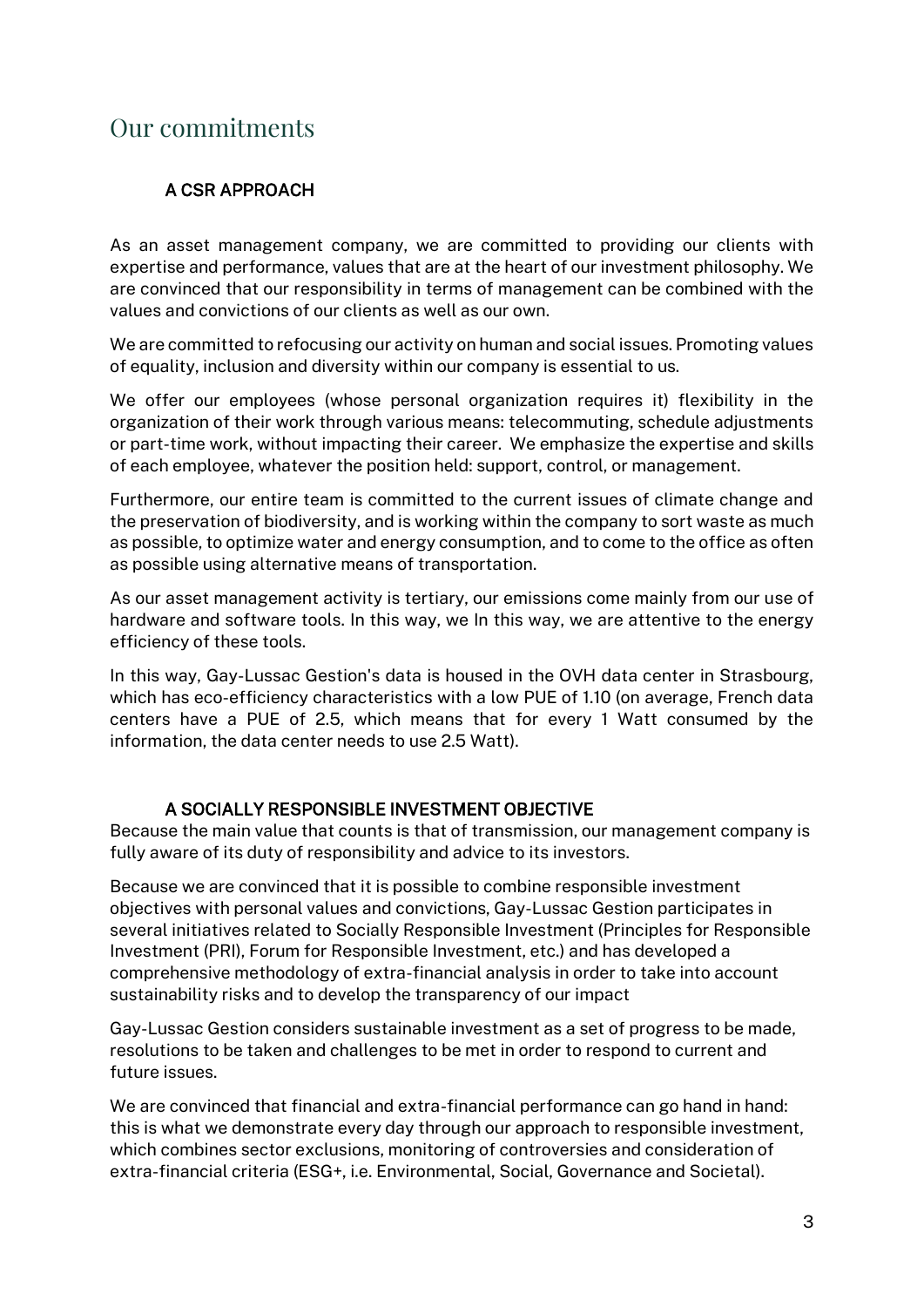The full details of our responsible investment approach are available in our [ESG Policy.](https://www.gaylussacgestion.com/en/our-csr-policy/)

# <span id="page-4-0"></span>Our responsible and social initiatives

#### ENVIRONMENTAL INITIATIVES

<span id="page-4-1"></span>Gay-Lussac Gestion is committed to reducing its energy consumption and limiting the use of paper. To this end, we encourage the dematerialization of documents, conference calls and the reduction of single-use plastic whenever possible. The provision of a water fountain and a reusable water bottle to our employees has considerably reduced our consumption of single-use water bottles.



Gay-Lussac Gestion recycles its waste, in a logic of selective sorting and optimization of the resources used. Gay-Lussac Gestion is proud to participate in the Joyeux Recycleurs initiative which offers a second life to the waste collected in our offices.

Since the installation of the collection boxes in September 2018, 2,023 kg of waste have been collected, recycled, and transformed thanks to this scheme.

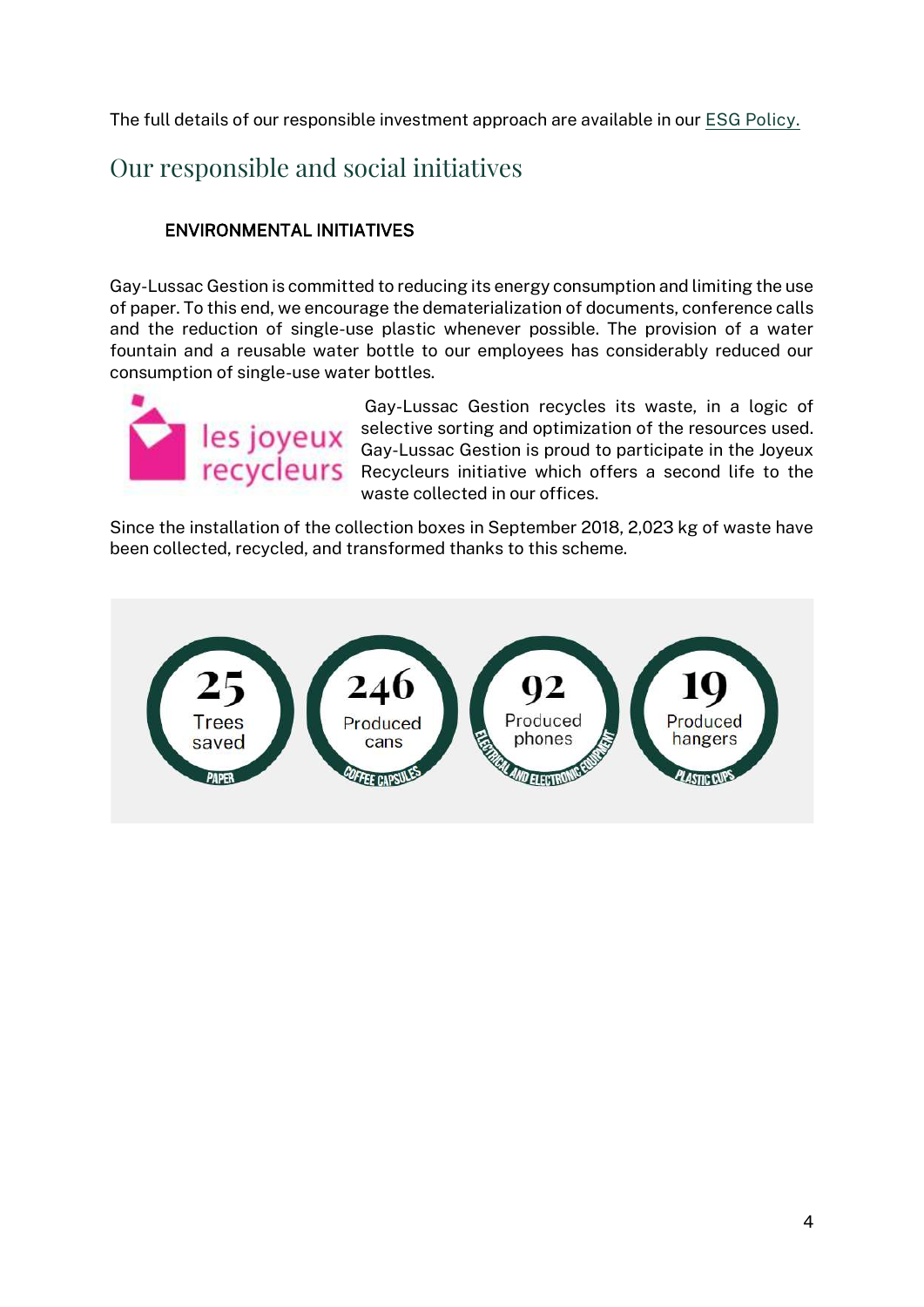#### SOCIAL INITIATIVES

<span id="page-5-0"></span>During the month of March 2021, we supported the Curie Institute in cancer research by participating in the "Daffodil Run Against Cancer". For each kilometer run, a donation of 1 € was given to the Curie Institute. As a company of about 20 employees, Gay-Lussac Gestion is proud to have run 294km during this race and to have donated this amount in addition to the registration fees to the Institut Curie.

The Institut Curie is a pioneer in the field of artificial intelligence, which is set to profoundly transform practices in cancerology: diagnostic assistance, therapeutic decision support, patient follow-up, etc.

#### SOCIETAL INITIATIVES

<span id="page-5-1"></span>We have supported the French economic recovery by obtaining the "Relance" label for several of our investment funds. The "Relance" label recognizes funds that are committed to mobilizing new resources to support the equity and quasi-equity capital of French companies (SMEs and SMIs), whether listed or not. Labeled funds must also comply with a set of ESG criteria, including a ban on financing coal-fired activities and the monitoring of an ESG rating or indicator.

Our funds that have been awarded with the « Relance » label are :

- **Gay-Lussac Microcaps (11/02/2020)**
- Gay-Lussac Smallcaps (11/17/2020)
- Raymond James Funds Smicrocaps (le 05/10/2021)

Labeled funds must meet a set of ESG requirements, including:

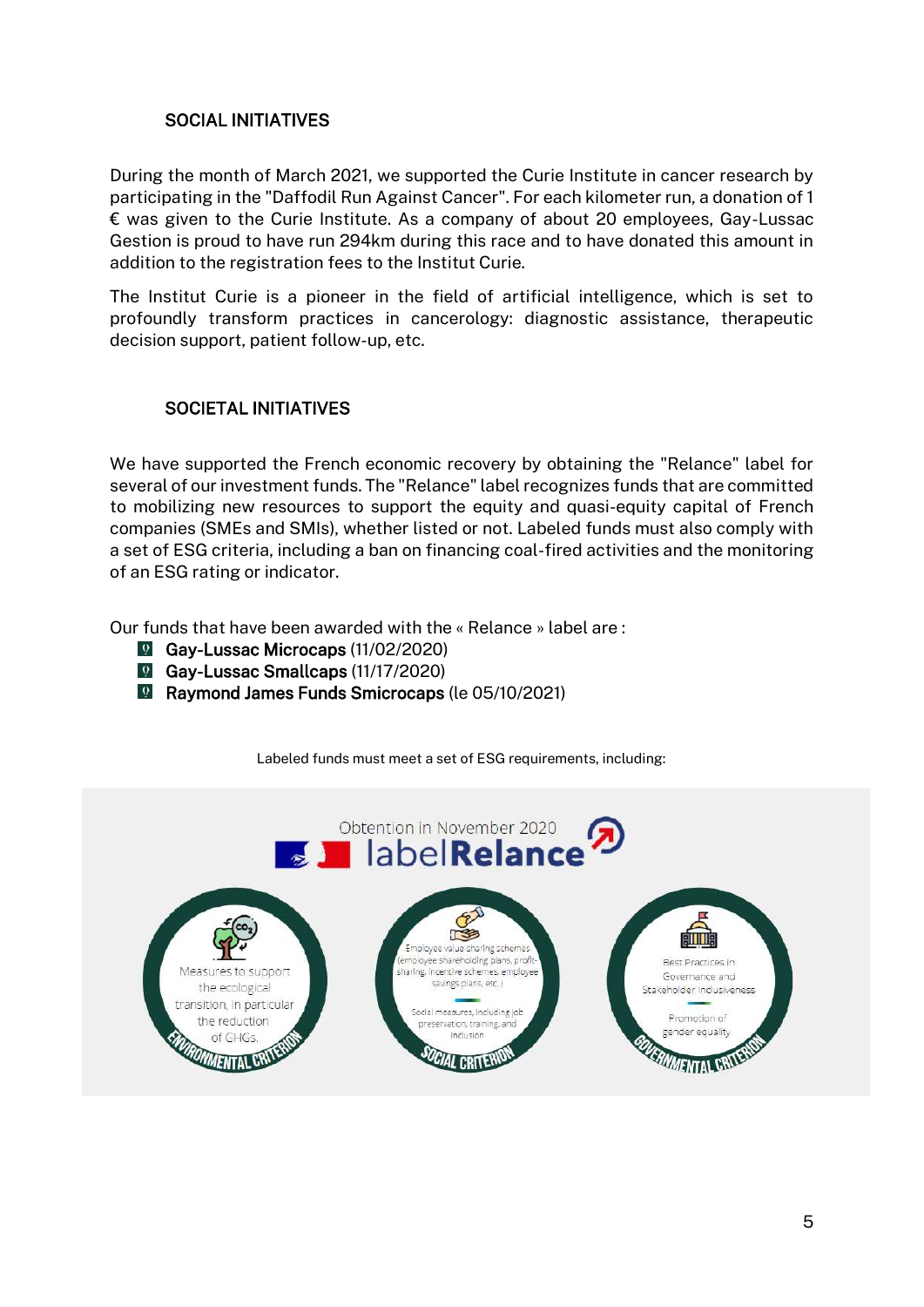# <span id="page-6-0"></span>CSR Statut Report

### <span id="page-6-1"></span>Environnemental

Gay-Lussac Gestion's most significant environmental impacts are indirect and are linked to the activities we finance through our investments. Because the core of our business is stock picking, we strive to better understand, evaluate and control the risks, opportunities and impacts that arise from it.

However, aware of our duty to set an example, we also seek to control our direct environmental impacts. The main direct environmental impacts are commuting, business travel, consumption of our premises and the waste generated there.

In short, all these environmental issues are fully integrated into our approach as a responsible investor.

Scope  $1 = 0$  tCO<sub>2</sub>

**Scope 2 =**  $0.02$  **tCO<sub>2</sub>** 

3403.90 kg of CO2 saved over 6 months, i.e. 3,404 tCO2.

Use of OVH efficient data centers with a low PUE (1.09)

A controlled water consumption

13.65m3 of water consumed on 30/06/2021 over a two-year period, i.e. approximately 113,668.55 L (estimate made on Veolia https://simulateur.eau veolia.fr/, for 25 employees)

A low carbon footprint A decarbonized energy mix

Over the last 6 months, Gay-Lussac Gestion has consumed 14 990 kWh.

100% of our energy mix is composed of electricity, supplied by EDF (87.7% nuclear, 7.1% renewable (including 5.6% hydro), 0.6% coal, 3.5% gas, 1.1% fuel oil).

This represents 97.4% of decarbonated energy (source : [https://www.edf.fr/groupe](https://www.edf.fr/groupe-edf/produire-une-energie-respectueuse-du-climat)[edf/produire-une-energie](https://www.edf.fr/groupe-edf/produire-une-energie-respectueuse-du-climat)[respectueuse-du-climat\)](https://www.edf.fr/groupe-edf/produire-une-energie-respectueuse-du-climat)

#### A strong SRI strategy

A strengthening of our ESG policy, our extra-financial analysis and our SRI methodology, in particular by adding new environmental impact indicators to the Gay-Lussac Green Impact fund (e.g.: carbon footprint of the fund as at 06/30/2021): 117.5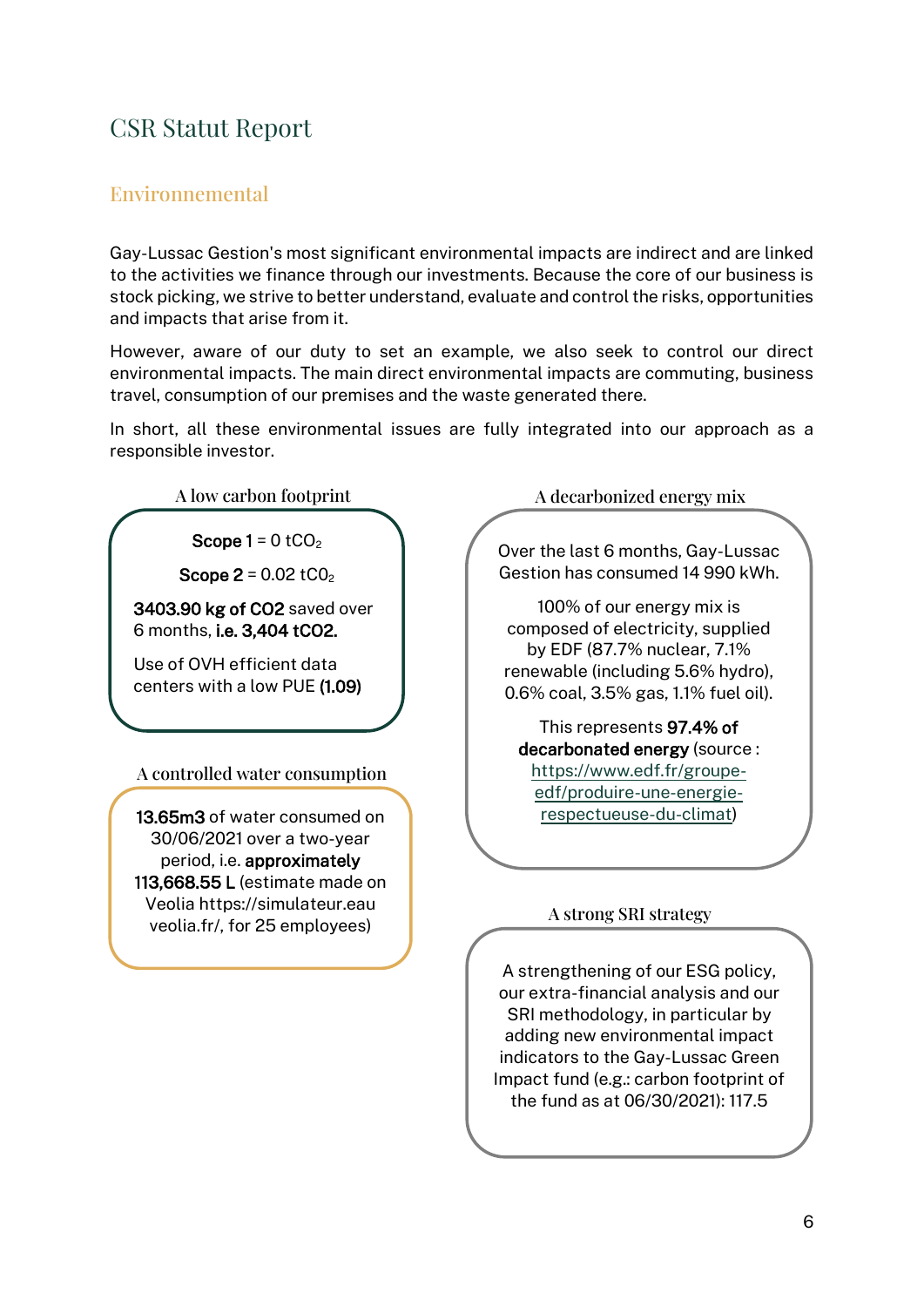#### <span id="page-7-0"></span>Social

Because our company is defined above all by the men and women who make it up, the first responsibility of Gay-Lussac Gestion is to ensure the well-being and development of our 22 employees.

Because of our family spirit, we do everything possible to be an employer of choice for our employees and to ensure that they flourish within Gay-Lussac Gestion.

#### Our staff

As of June 30, 2021, Gay-Lussac Gestion has 22 employees on permanent contracts, 1 student on work-study program and 3 interns. 84.62% of the employees on permanent contracts.

A desire to train employees

Compliance training on financial market risks (corruption, market manipulation, money laundering)

1 hour/employee upon joining the company on risk management/AMF/Compliance

1 hour/employee per year for "Annual" Employee Training" on regulatory principles and cybersecurity

#### Promoting equal opportunity

25% of women in the management team

42.31% of women in the total workforce

Sharing the creation of value

- 1. Employee Savings Plan
- 2. Retirement savings plan
- 3. Matching policy (top-up paid by the company)
	- 4. Individual performance bonuses distributed to employees
	- 5. Mutual insurance fully covered by the company

#### Financing of efficient tools

Hardware and computer equipment renewed: we have equipped ourselves with HP Z2 SFF G5 computers guaranteeing us higher performance levels.

#### Staff Retention and Security

11.9% turnover rate Absenteeism rate of 4.54%. 0 accidents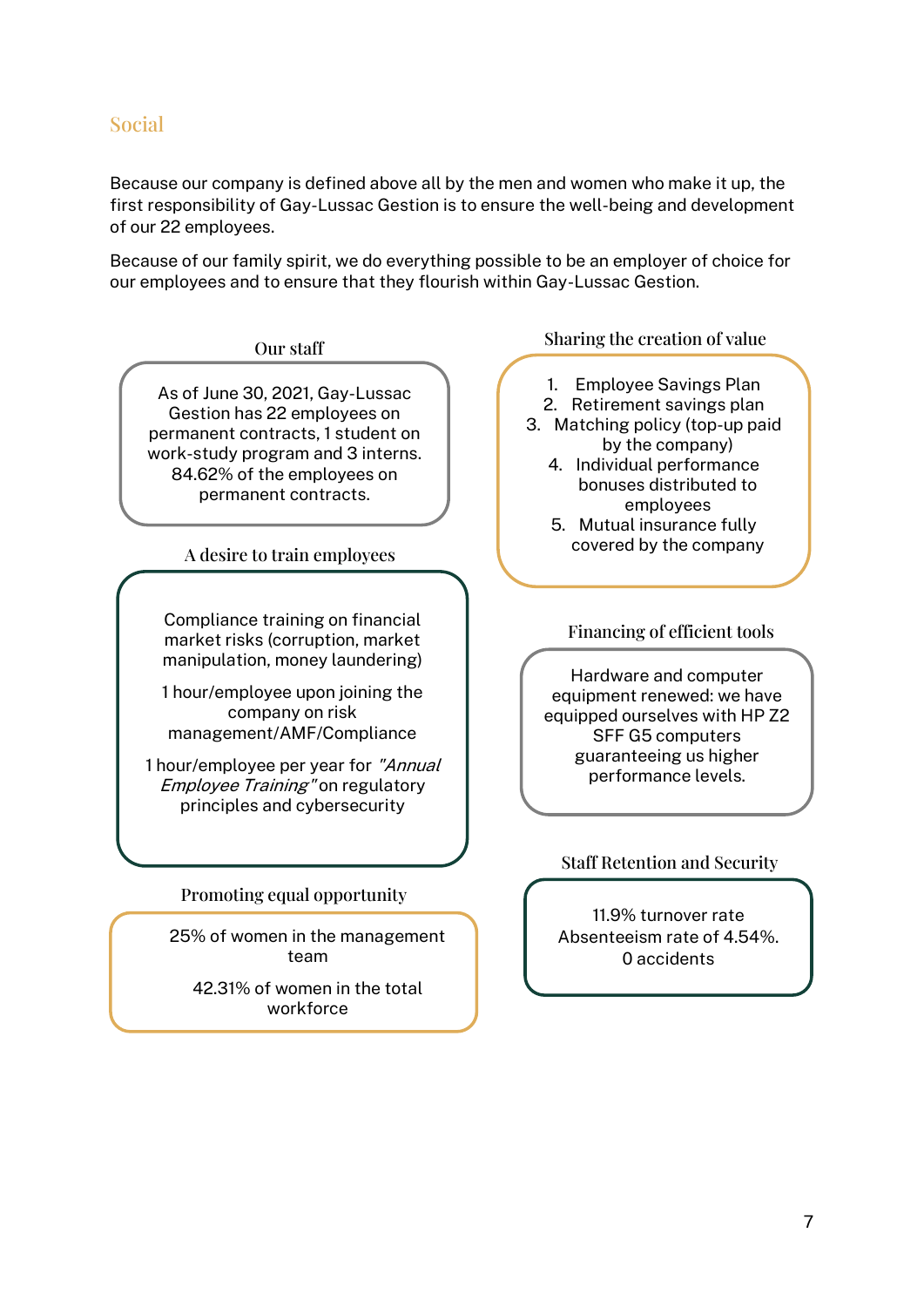#### <span id="page-8-0"></span>Governance

A qualified management team

Proud of its expertise in very small and small caps, Gay-Lussac Gestion has developed a rigorous extra-financial analysis methodology that places a strong emphasis on governance. Therefore, our first requirement is to put into practice a quality governance, just like the one we ask to the companies in our portfolios.



**Emmanuel LAUSSINOTTE** 

Chairman emmanuel.laussinotte@gaylussacgestion.com



#### **Aurélia DE LA MALENE**

**Head of Private Banking** Managing Director, Partner aurelia.delamalene@gaylussacgestion.com



**Louis de FELS** Head of mutual fund management **Managing Director, Partner** louis.defels@gaylussacgestion.com

#### An equal compensation policy and alignment to the SFDR

 $\ddot{\theta}$ 

Information concerning compensation data and the rate of allocation of variable compensation to employees, the [Compensation Policy](https://www.gaylussacgestion.com/en/confidentiality-policy/) is available on the website [gaylussacgestion.com,](https://www.gaylussacgestion.com/en/) in the "confidentiality policy" section.



**Adrien BLUM Head of Development** Managing Director, Partner adrien.blum@gaylussacgestion.com

Our compensation policy considers ESG criteria and sustainability risks.

#### A primordial respect of the rules

**D** Judicial proceedings in respect of ethical issues in progress at 12/31/N-1: 0

Fines paid in connection with controversies: 0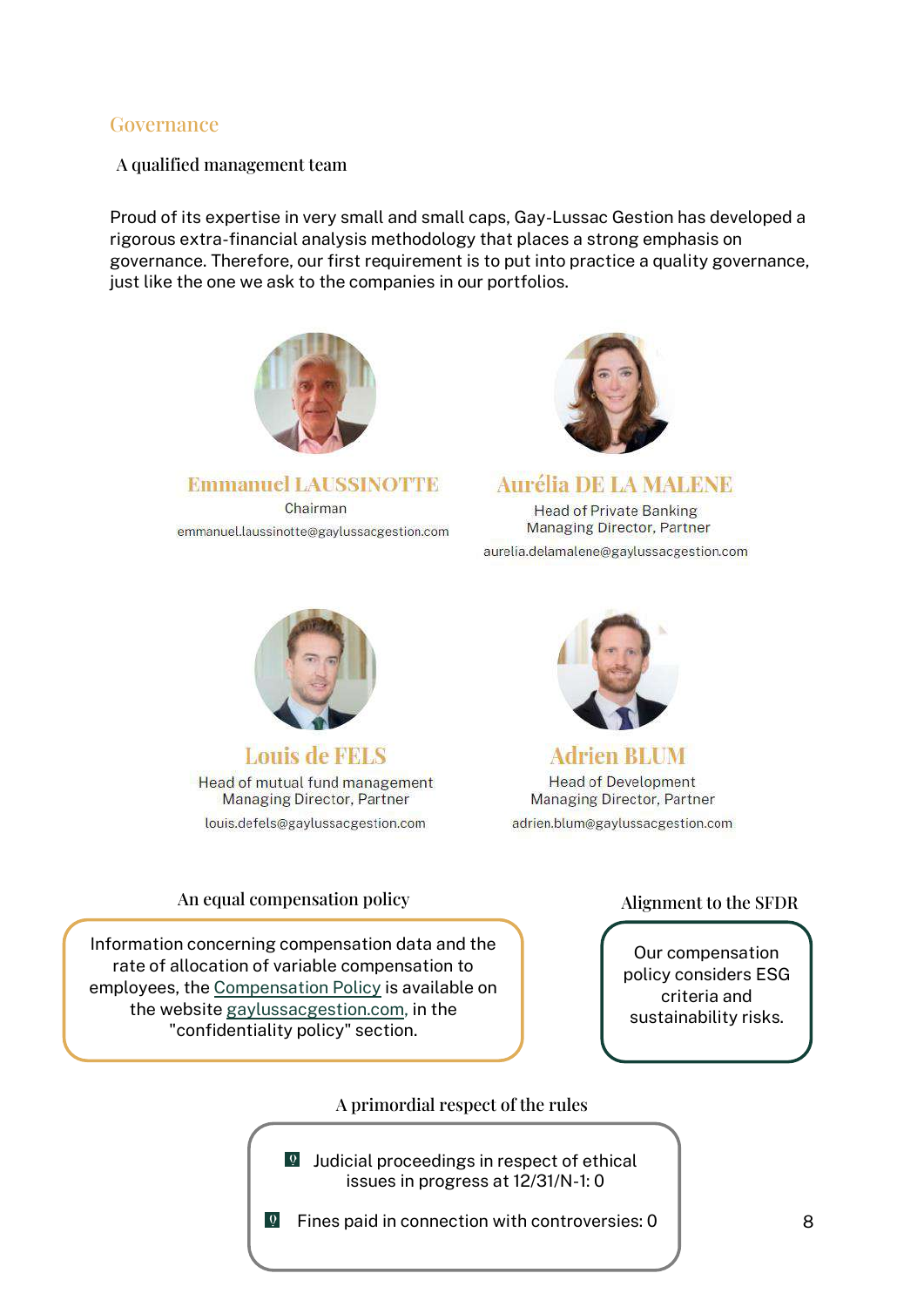### <span id="page-9-0"></span>Societal

Because excellence and transparency are at the heart of Gay-Lussac Gestion's philosophy, our management company promotes a set of rules and good practices that must be respected by all our employees.

These include strict compliance with applicable laws, regulations, and recommendations of international organisations, the fight against corruption, the prevention of conflicts of interest and the duty of confidentiality in the use of data.

In addition, as a financial market player, we aim to have a positive overall impact on society by not financing controversial activities, by participating in civil society actions, notably through sponsorship, and by financing companies with a positive societal impact.

A non-controversial business Cyber Security Risk management

Share of sales in activities related to tobacco, arms, nuclear, coal, GMOs, pornography: 0%.

Patronage for the benefit of civil society

170€ of donations made to the Curie Institute for cancer research through the Daffodil Run during this semester

1-hour annual training for all employees on professional secrecy, external fraud, data protection, confidentiality of information, business continuity plan